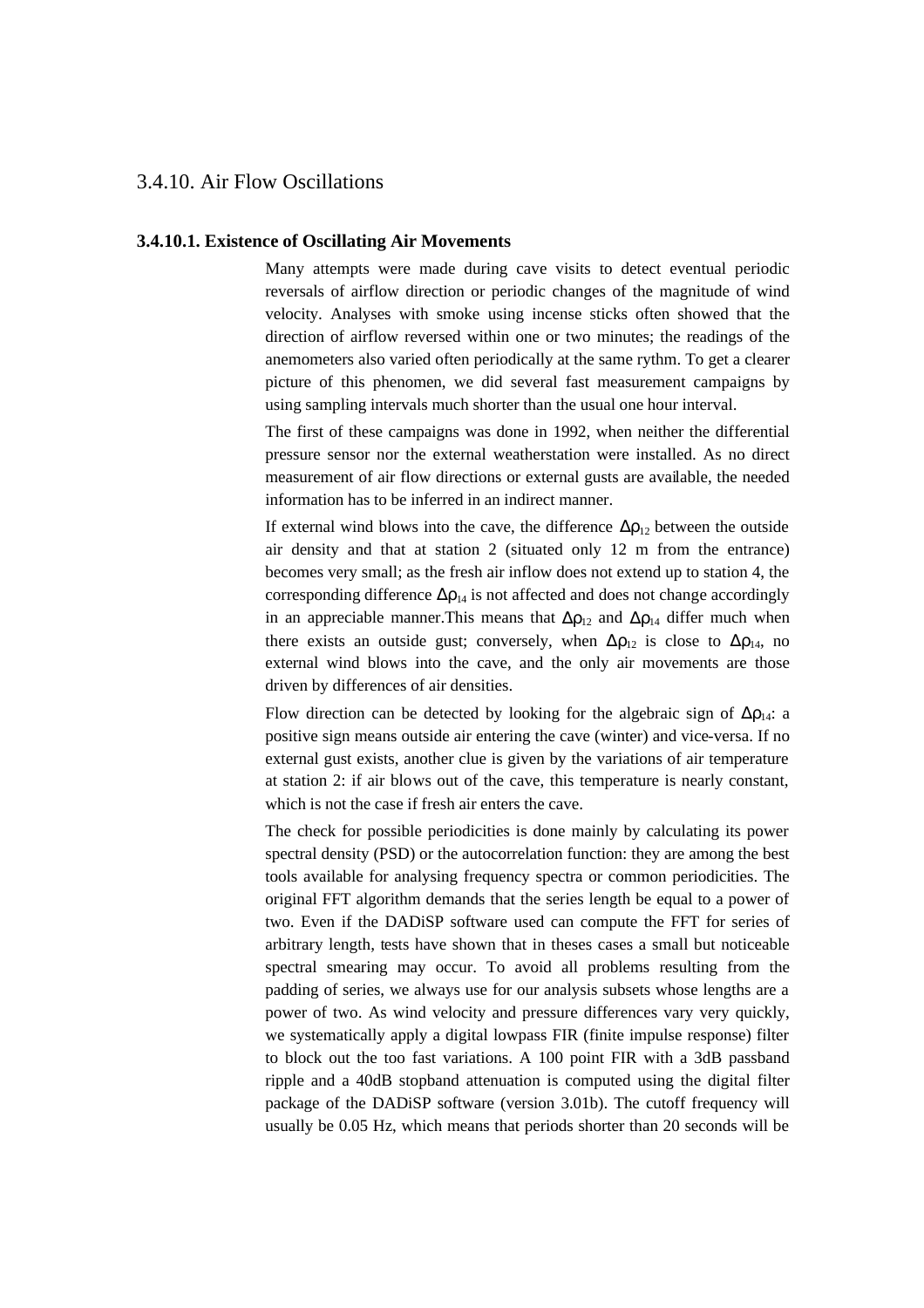discarded. Before computing the PSD, or autocorrelation, the mean is substracted and a Hamming window is routinely applied (in the case of the PSD) to the low-pass FIR-filtered signal. The following figures show this FIR filter, the magnitude of its frequency response and the result of applying the filter to a velocity sampled at 0.25 Hz.



*Fig. 3.4.17. FIR digital filter: coefficients and relative magnitude*



*Fig. 3.4.18. Result of digital filtering on velocity data(sampling frequency 0.15 Hz)*